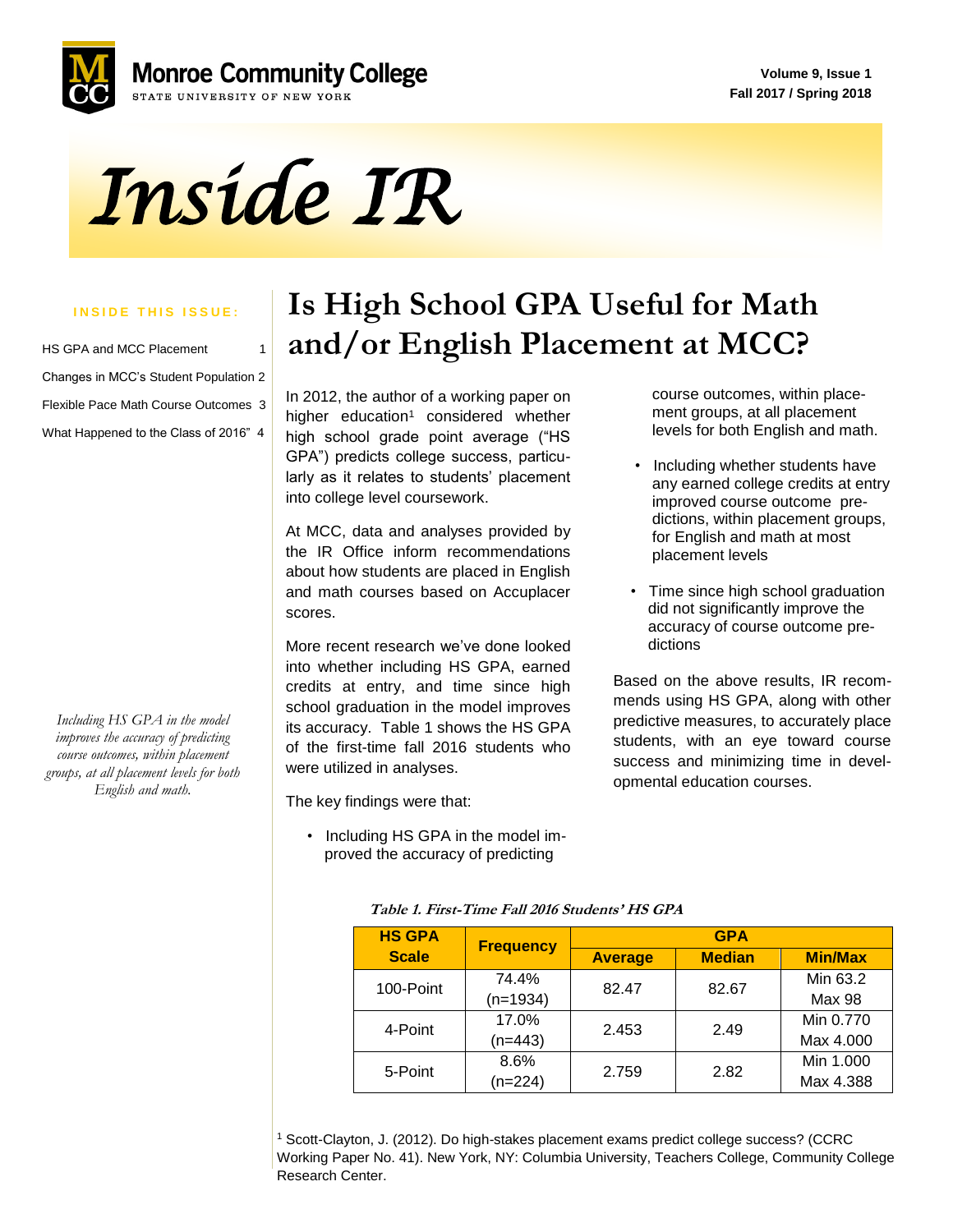## **Changes in MCC's Student Population**

Over the past six years, the percentage of minority (i.e., Black, Hispanic, American Indian, Pacific Islander / Native Hawaiian, Multirace) students has increased. In fall 2017, it was 38%.

 town campuses. As illustrated, the per-Figure 1 shows trends in race/ethnicity and sex at both the Brighton and Downcentage of White females at Brighton decreased from 35% in fall 2013 to 30% in fall 2017. As a result, White males replaced White females as the largest group.

In fall 2017, the Damon City Campus was replaced by the New Downtown Campus on State Street.

Historically, the biggest population Downtown was female (approx. imately 70%), with Black females (approximately 33%) leading the group. As of fall 2017, the decline in minority population has stopped, while the White non-Hispanic group followed the negative trend.



### **Figure 1. Enrollment by Sex and Race/Ethnicity**

*White males replaced White females as the largest group at the Brighton campus.*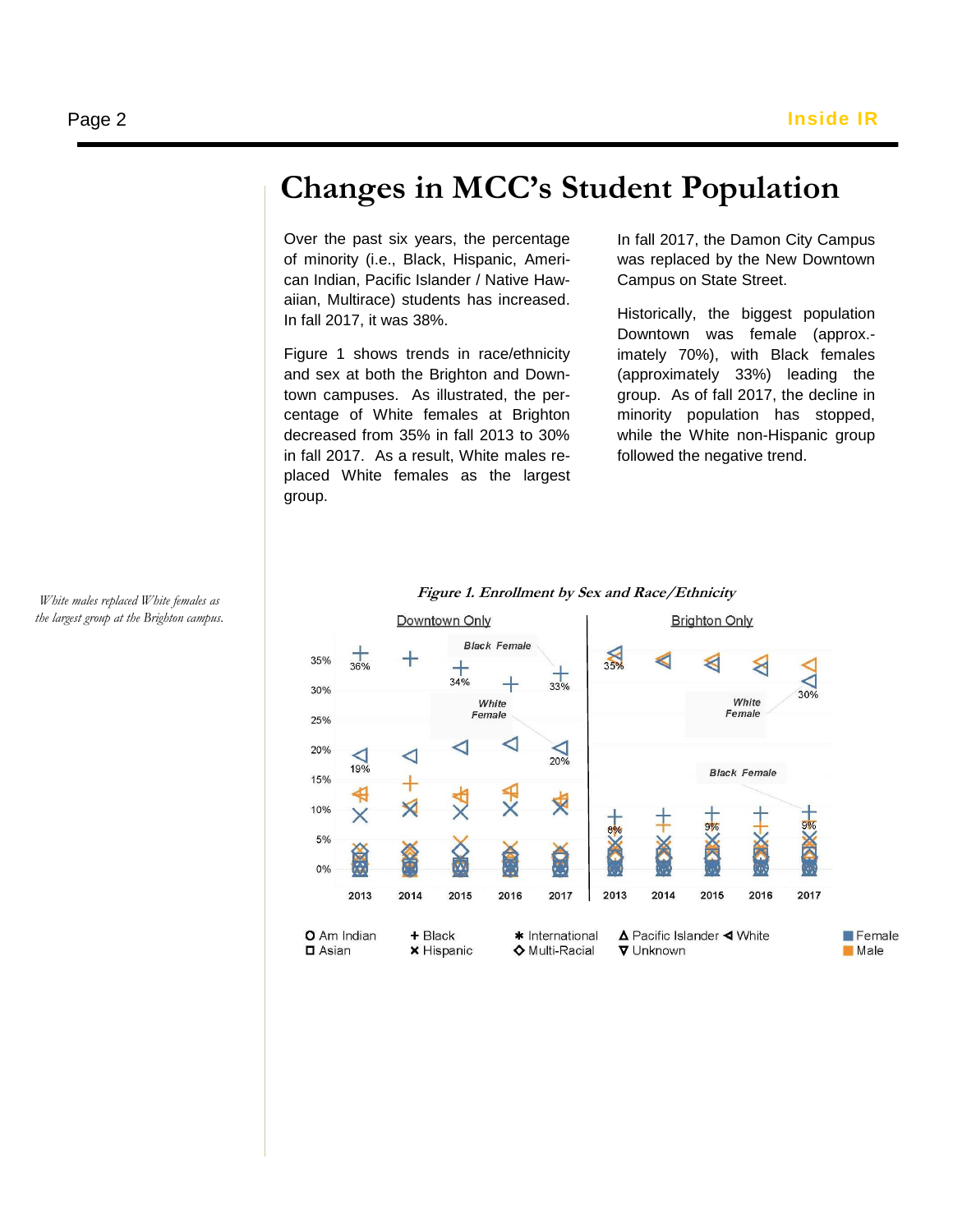# **Flexible Pace Math Course Outcomes**

Since spring 2015, students have had Since spinig 2013, students have had traces in the student Retention of taking MTH098 (Elementary mediate Algeb Algebra) and MTH104 (Intermediate Algebra) in either a traditional or flexible pace format. A mathematics course designated as "flex-paced" is a self-directed were students from spring 2015 throw<br>course in which learning material is summer 2017 who: (1) took MTF course in which learning material is delivered via computer using online software with videos and interactive assignments. Students are required to attend class, complete a certain number of modules, and take proctored exams throughout the semester.

The IR office was asked to determine if there was a difference in the C-or-Better

rates in the subsequent MTH104 (Intermediate Algebra) and MTH165 (College Algebra) courses, respectively, for students in flex sections versus lecture sections. The populations we looked at were students from spring 2015 through summer 2017 who: (1) took MTH098 then MTH104, or (2) MTH104 then MTH165.

As shown in Table 2, the MTH098 flex pace students showed a statistically significantly higher C-or-Better rate in their MTH104 course, regardless of the MTH104 course format (i.e., flex, lecture, online).

> **Statistically Significant Difference in C-or-Better Rate?**

> > Yes\*

No

**C-or-Better Rate in** 

**(i.e., Lecture, Flex, Online) Subsequent Course** MTH098 Flex | MTH104 | 56.3% (n=323) MTH098 Lecture | MTH104 | 47.1% (n=937) MTH104 Flex | MTH165 | 52.2% (n=204)

**Table 2. C-or-Better Rates in Courses Subsequent to MTH098 and MTH104**

**Subsequent Course - All Formats**

MTH104 Lecture | MTH165 | 54.4% (n=994)

 $*<sub>D</sub> < .05$ 

**Starting Course & Format**

We then utilized the same population to calculate the number of terms (i.e., fall, intersession, spring, summer) it took students to progress from MTH098 through MTH104 through MTH165. Specifically, we looked at the students who took MTH165 and traced them

back to see how long it took them to get there from MTH098.

As shown in Table 3, the pathway through MTH165 was shorter if students took a flexible pace course along the way.

| Table 3. Pathway from MTH098 through MTH104 through MTH165 |  |  |  |
|------------------------------------------------------------|--|--|--|
|                                                            |  |  |  |

| <b>Format of MTH098</b><br><b>&amp; MTH104</b> | <b>Average # of Terms</b><br>to Progress Through<br><b>MTH165</b> | <b>Statistically</b><br><b>Significant</b><br>Difference in the #<br>of Terms? | <b>Magnitude of</b><br><b>Difference</b><br>(Effect Size) |
|------------------------------------------------|-------------------------------------------------------------------|--------------------------------------------------------------------------------|-----------------------------------------------------------|
| Lecture                                        | $3.73$ (n=913)                                                    |                                                                                | Medium                                                    |
| At least One Flex Course                       | $2.99$ (n=157)                                                    | Yes ****                                                                       | (0.36)                                                    |

*In flex-paced courses, learning material is delivered via computer using online software with videos and interactive assignments.*

*Students who took either flex pace MTH098 or flex pace MTH104 got to -- and through – MTH165 at a faster rate.*